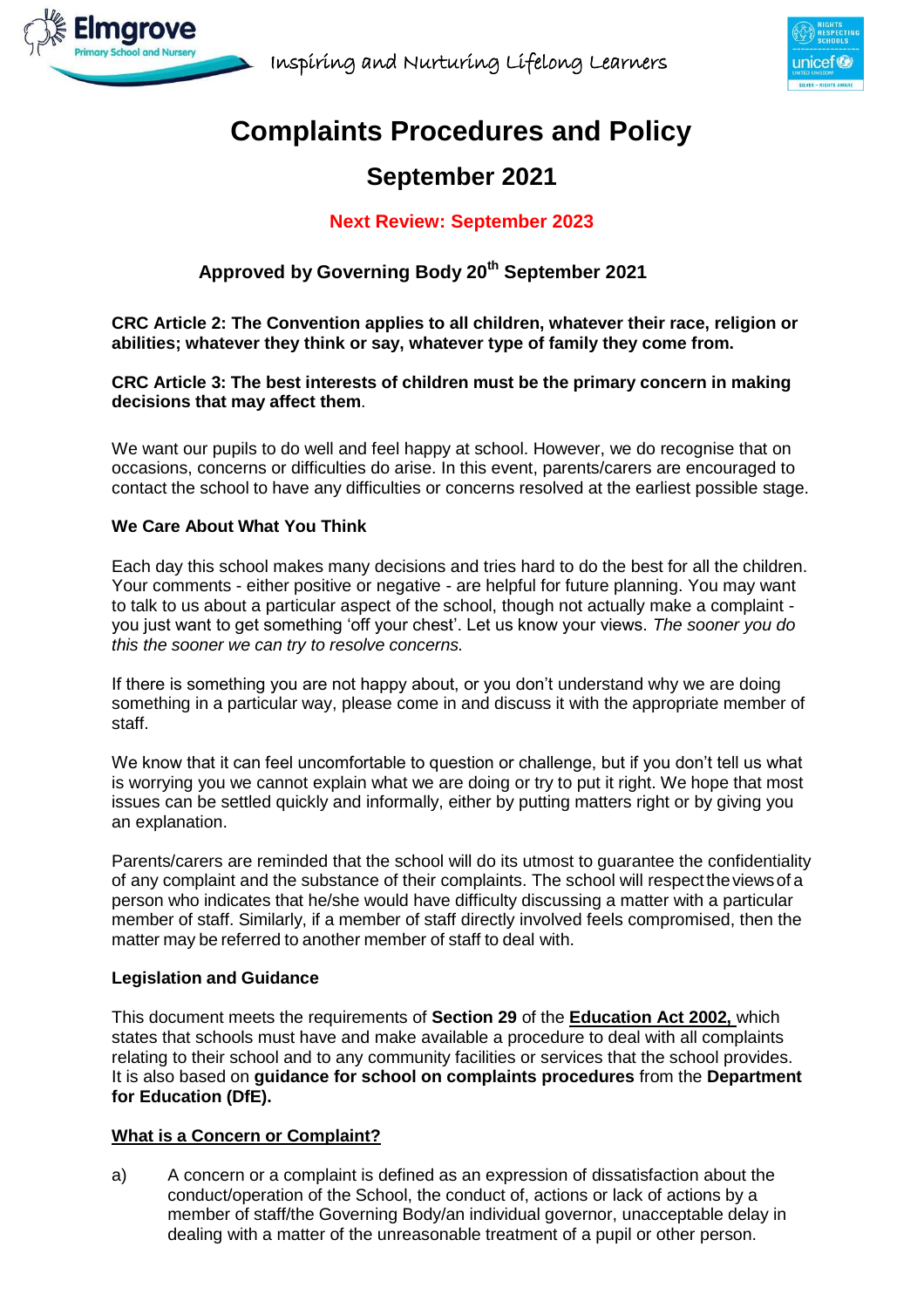

- b) Concerns or complaints relating to any of the following are not covered by these procedures, as separate procedures apply:
	- Child Protection

marove

- Freedom of Information Access
- Functions of the Local Authority
- Managing Aggressive and violent behaviour from Parents and Visitors
- Pupil Exclusions
- School Admissions
- Services provided by other organisations on the school site or through the school **(schools should ensure that all organisations using the school premises have their own complaints procedures)**
- Staff grievance
- Special Educational Needs assessment and statementing procedure
- Whistleblowing by an employee
- c) Serious complaints or allegations relating to the abuse of children assault, criminal or financial matters are also subject to separate procedures

### **Serious Allegations or Complaints**

If the allegations refer to criminal activity which may require the involvement of the Police, the Head teacher should inform the Chair of Governors and seek the advice of the Local Authority.

If the allegation relates to financial or accounting irregularities involving misuse of public funds or assets or any circumstances which may suggest irregularities affecting cash, stores, property, remuneration or allowances, the Head teacher should inform the Chair of Governors and seek the advice of the Senior HR Officer and /or Senior Schools Finance Officer so that the complaint can be investigated under the procedures normally applied for suspected financial irregularities. The Scheme for Financing Schools requires the appropriate local authority finance office to be notified immediately of all such irregularities.

If the allegations relate to the abuse of children, the Head teacher should seek the advice of the Local Authority Designated Officer (LADO) Senior HR Officer and other agencies such as Children's Social Care. Serious allegations of this nature **must** be referred under Child Protection Procedure "Staff Facing Allegations of Physical/Sexual Abuse."

In all the above, consideration needs to be given to the possible suspension from duty, on full pay, of any member of staff concerned in accordance with the School's Disciplinary and Dismissal Procedure. Investigations at school level and stages set out in this procedure are unlikely to proceed where external agencies are involved. Subsequently, an internal school investigation and other procedures (e.g. Disciplinary) may be involved.

### **Timescale for Making a Complaint About the School**

Concerns should be raised with the school as soon as possible to allow for a proper investigation. Generally, if concerns are more than **6 months old**, the school or the Governing Body, may consider this too late to take any action.

### **In Using This Procedure:**

Staff are asked to be aware that complainants may feel intimidated by the school as an institution and unsure whether they will be treated fairly. Complainants are asked to be aware that those complained about, especially individual members of staff may feel very vulnerable during this process.

Throughout the procedure, therefore, the aim of all parties should be not only to resolve the complaint but also to develop and sustain good relationships between all members of the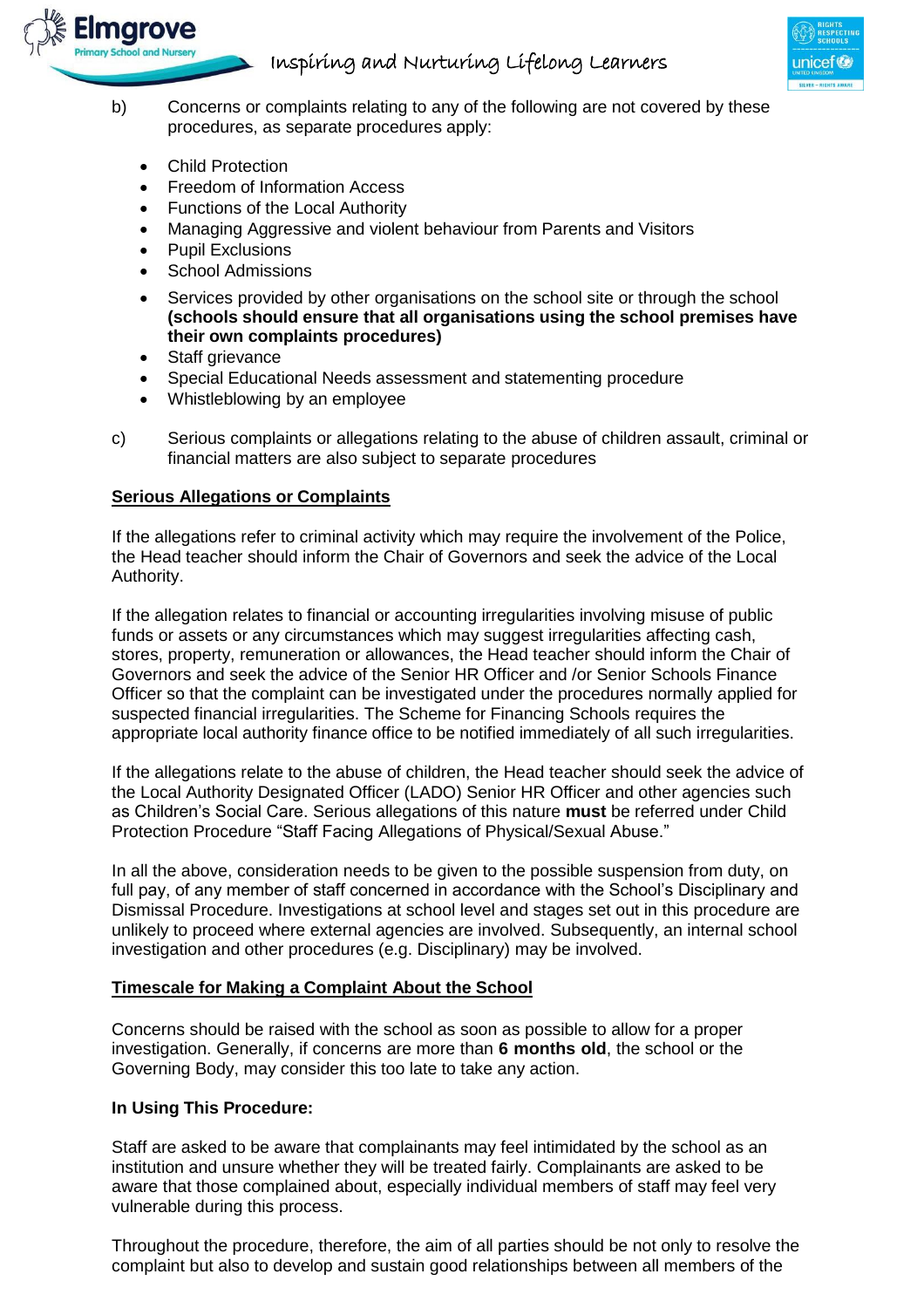

school community. However formal or serious the complaint, or however dissatisfied the complainant, the aim will always be reconciliation between all parties and a renewed commitment to work together amicably.

Every complaint will be investigated with due urgency and thoroughness. Whenever a complaint is upheld, every effort will be made to rectify the issue and, if necessary, action will be taken to prevent a recurrence of the problem. The school will not investigate anonymous complaints or allegations but confidentiality will be respected. The school complaints procedure is available on the school's website and on request.

Governors should not attempt to deal with complaints outside this procedure. Any governor who is approached by a complainant wishing to complain about the school should direct the complaint to the head teacher or Chair of Governors as appropriate.

## **Stage One: Local Resolution of the Problem (The Informal Stage)**

In the vast majority of cases a problem can and should be resolved by contacting the class teacher subject teacher or member of staff directly involved with the problem. The initial communication with the member of staff may be by letter, telephone conversation or in person by appointment. Schools should keep a record of all complaints made and the actions taken. Where this action does not lead to the problem being resolved then the complaint should be dealt with through the formal stages of this procedure.

## **Stage Two: The Formal Stage**

If the complainant is not satisfied with the response from the member of staff at stage 1 or if the complaint is of a serious nature, the complainant should be advised that the next stage is to put their complaint in writing to the head teacher. When writing to the head teacher the complainant should seek to include details that might assist the investigation, such as witnesses, dates and times of events and copies of relevant documents where the Head teacher is the subject of the complaint then sections later on of this procedure apply.

The head teacher will be responsible for carrying out an investigation or appointing another senior member of staff to carry out the investigation and report their findings to the head teacher who will then reach a conclusion based on the investigation. The person appointed as the investigator should keep notes of any interviews held as part of the investigation. In order to clarify the specific details of the complaint, the nature of the complaint and any background to the complaint, the investigator may feel it necessary to meet with the

complainant first. It is good practice to supply interviewees with the notes and ask them to sign the notes for accuracy.

At the conclusion of the investigation the investigator will compile a report detailing their findings and any recommendations or actions they propose need to be considered by the head teacher.

The head teacher should write to the complainant within 5 school days of receipt of their letter, setting out who is conducting the investigation and that the head teacher will write again to the complainant within a further 20 school days setting out the actions taken to investigate the complaint and their findings. However, the investigation period for a more complex complaint could be longer than 20 days. The complainant should be advised if this is the case.

Before the investigator interviews member/s of staff, they must be informed that they can be accompanied by a colleague or representative of a recognised union or professional association.

Once satisfied that the investigation has been concluded and a decision on the complaint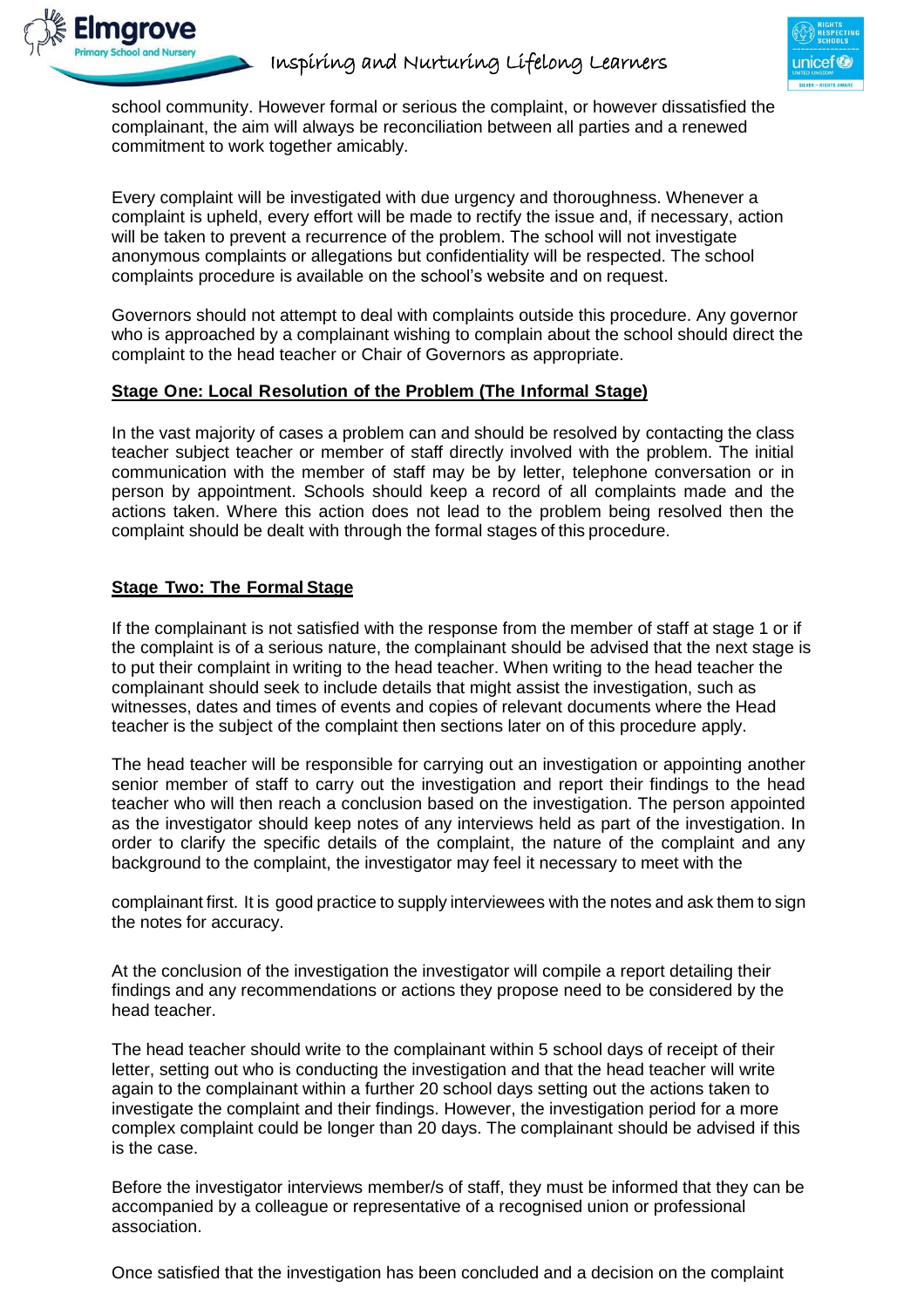



has been reached the head teacher will notify the complainant in writing of the conclusion and decision made. The complainant will be informed of any action that will be taken as a result of the complaint except, where this would be a breach of confidentiality e.g. taking any formal action against individual members of staff which would remain confidential. This letter of notification of the outcome should generally be done no later than 20 school days as set out above. The head teacher may feel it appropriate to meet with the complainant to communicate the findings in person; in this event the decision should also be confirmed in writing.

The outcome of the investigation would usually be one of the following but not limited to:

- The evidence indicated that the complaint was substantiated and therefore upheld
- The complaint was substantiated in part and the part upheld and identified only is upheld
- There is insufficient evidence to reach a conclusion so the complaint is inconclusive and not proven
- The complaint is not substantiated by the evidence and therefore not upheld
- In the outcome letter the complainant will also be informed that if they are not satisfied with the outcome of the investigation, they may request that the Governors Complaints Review Panel review the process followed by the head teacher in handling the complaint.

The complainant must be advised in writing of exactly who to contact and the timescale by which they should make contact, should they wish to pursue the matter to stage  $3 -$  the complaints Review Panel. This stage is set out below.

This request must be made in writing to the clerk to the governing body within 10 school days of receiving the outcome from the head teacher and must include a statement specifying reasons for the request for the review and any perceived failures arising from the outcomes of the investigation.

### **Where the Complaint is About the Actions of the Headteacher**

**Stage One** – Local resolution of the problem (the informal stage): in the vast majority of cases a problem can and should be resolved by speaking to the head teacher directly in an effort to resolve the problem or concern. The initial communication with the head teacher may be by letter, telephone conversation, in person or by appointment. Where this action does not lead to the problem being resolved then the complaint should be dealt with through the formal stage of this procedure.

## **Stage Two– The Formal Stage (where the complaint is about the actions of the Headteacher)**

If the complainant is not satisfied with the response from the head teacher at Stage 1 they should be advised that the next stage is to put their complaint in writing to the Chair of Governors.

The Chair of Governors will be responsible for carrying out an investigation or appointing another governor to carry out the investigation and report their findings to the Chair who will then reach a conclusion based on the investigation.

Notes should be kept of any interviews held as part of the investigation.

In order to clarify the specific details of the complaint, the nature of the complaint and any background to the complaint the investigating governor may feel it necessary to meet with the complainant.

The investigating governor should produce notes of this interview.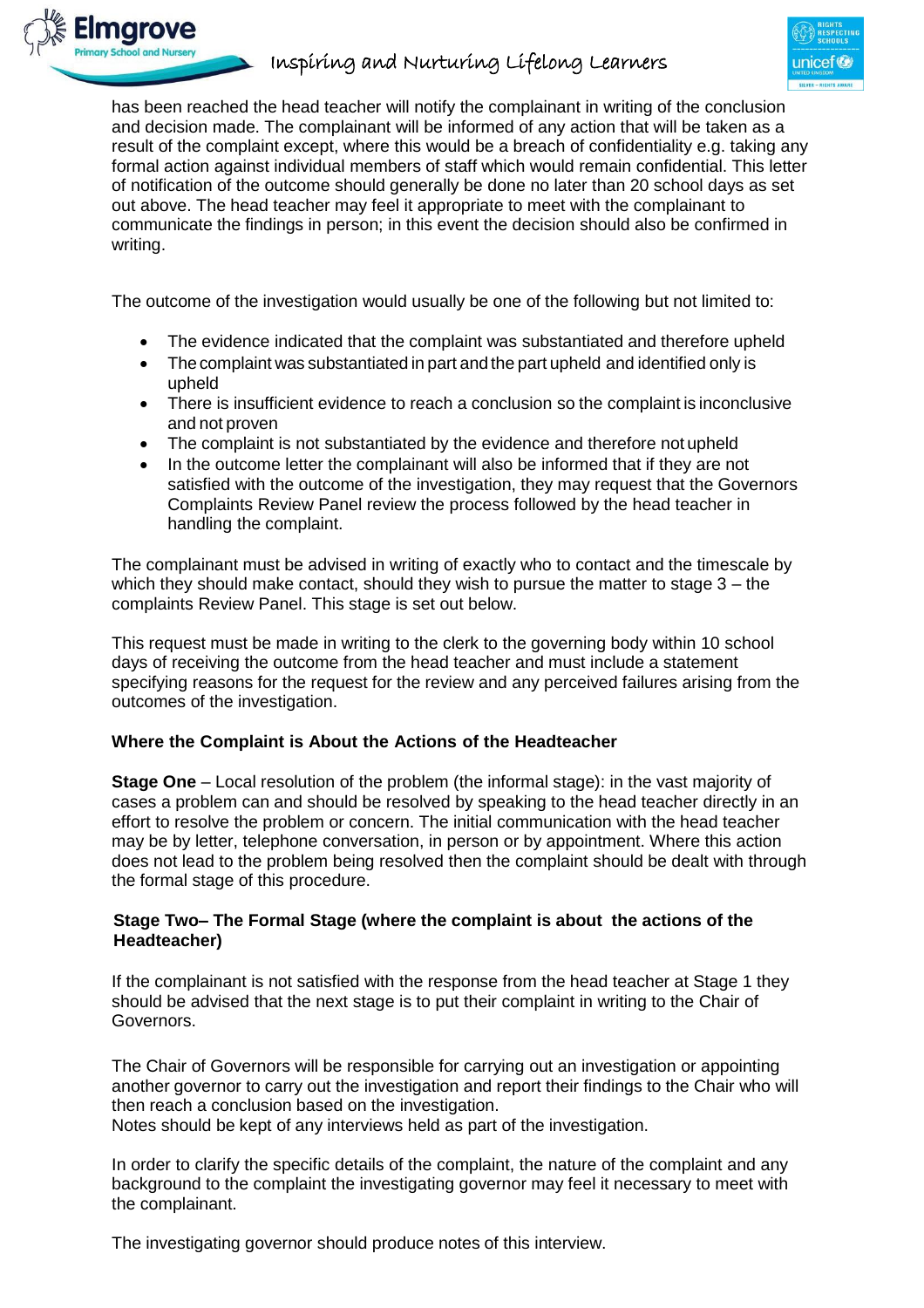

At the conclusion of their investigation the investigating governor will compile a report detailing their findings and any recommendations or actions they propose/need to be considered by the Chair of Governors.

marove

When writing the initial letter to the Chair of Governors the complainant should seek to include details that might assist the investigation, such as witnesses, dates and times of events and copies of relevant documents.

The Chair of Governors should write to the complainant within 5 school days of receipt of their letter, setting out who is conducting the investigation and that they will write to the complainant within a further 20 school days setting out the actions taken to investigate the complaint and their findings However, the investigation period for a more complex complaint could be longer than 20 days. The complainant should be advised if this is the case.

Before the investigating governor interviews a member/s of staff, they must be informed that they may be accompanied by a colleague or representative of a recognised union or professionalassociation.

Once satisfied that the investigation has been concluded and they have reached a decision on the complaint the Chair of Governors will notify the complainant in writing of their conclusions and any actions that will be taken as a result of the complaint (except where this would involve taking any formal action against individual members of staff which would remain confidential). This should be done no later than 20 school days as set out above. The Chair of Governors may feel it appropriate to meet with the complainant to communicate their findings.

The outcome of the investigation would usually be one of the following but not limited to:

- The evidence indicates that the complaint was substantiated and therefore upheld
- The complaint was substantiated in part or in full (some details would be given of the actions the school will take in response to the complaint except where they may be of a disciplinary or other such relating to an individual member of staff)
- There is insufficient evidence to reach a conclusion so the complaint is inconclusive
- The complaint is not substantiated by the evidence and therefore not upheld

At this stage the complainant will be told that consideration of the complaint by the Chair of Governors is now concluded. The complainant will also be informed that if they are not satisfied with the manner in which the process has been followed, they may request that the Governors Complainants Review Panel review the process followed by the Chair of Governors in handling the complaint. This stage is outlined below.

The complainant must be advised in writing of exactly who to contact and the timescale by which they should make contact, should they wish to pursue the matter to stage  $3 -$  the Complaints Review Panel. This stage is set out below.

This request must be made in writing to the clerk to the governing body within 10 days of receiving the outcome from the chair of governors and must include a statement specifying reason for the request for the review and any perceived failure arising from the investigation process followed.

### **Stage Three – The Governors Review Panel (All Complaints)**

Review Panels are convened at the request of a complainant to review the school's decision to a complaint at stage 2. If the complaint has not been settled at the formal stage and the person making the complaint is not satisfied with the outcome or the way it was dealt with, they can ask for the process to be reviewed by the review panel.

The Review Panel's purpose, in each case, is to review (not to re-investigate) the original complaint and the school's response to it, including its investigation and the outcome. The Review Panel's role is not to undertake a re-investigation of the case, nor to extend its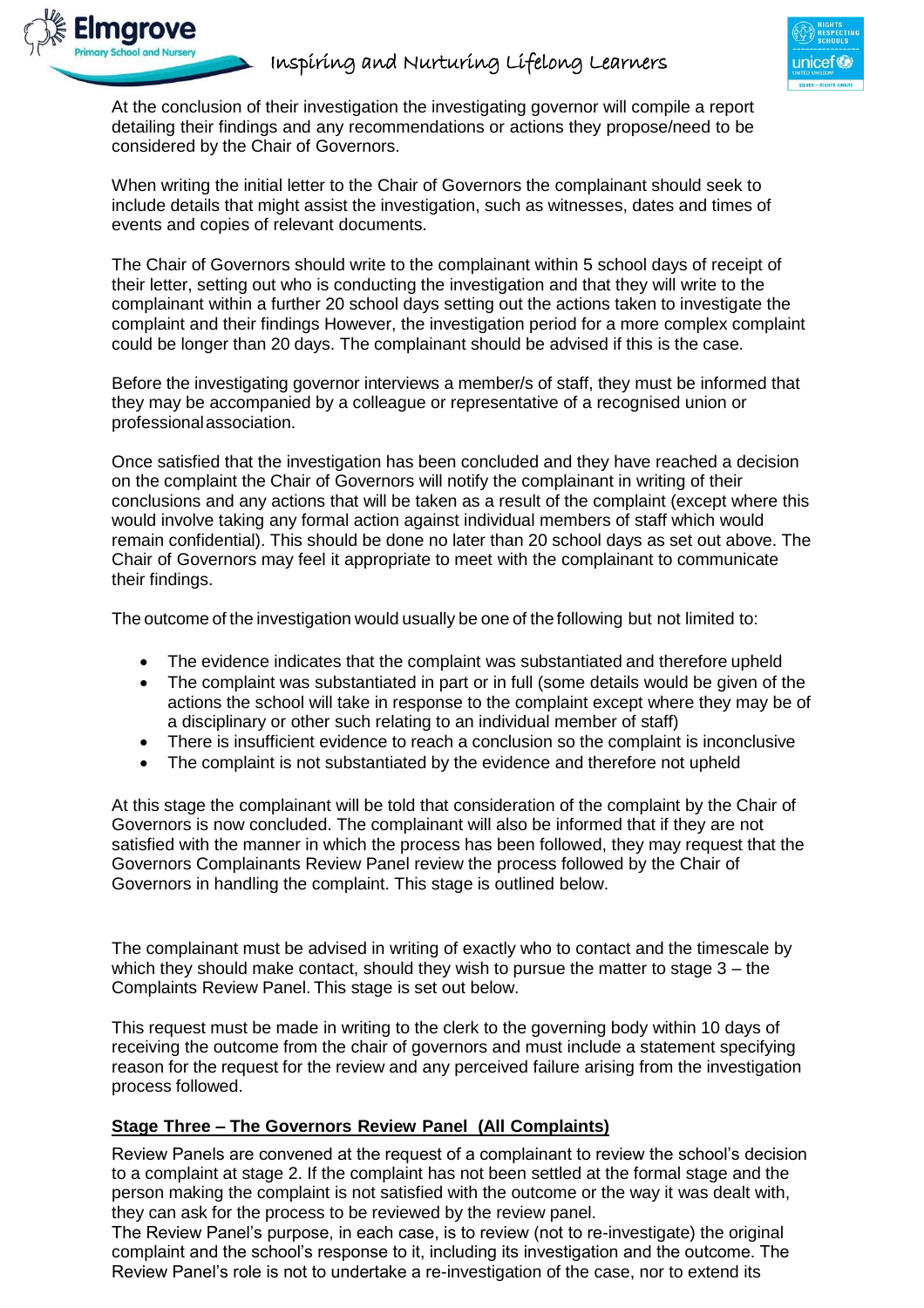



reference beyond the above matters.

The role of the stage 3 Review Panel is to review the actions and supporting evidence of the stage 2 investigation. The Panel is not permitted to do the following:

- To re-investigate the complaint
- To reach a definite view on a point of law
- To criticise the complainant for any "contributory negligence" that may have contributed to the difficulties
- To be an alternative to a disciplinary hearing, as far as staff are concerned
- To hear any new complaints (except if it relates to the length of time taken to deal with the substantive complaint)

Any review of the process followed by the head teacher, Chair of Governors or the investigating governor shall be by a panel of at least three members of the Governing Body appointed to be the Review Panel. The review will normally be conducted through a consideration of written evidence but any requests received to make an oral representation should be considered sympathetically.

The panel will consider the letter from the complainant (outlined above) and if needed request that the complainant submit in writing (within a reasonable timescale) any further information needed by them relating to their reasons for requesting a review and any perceived failures arising from the investigation process followed. The head teacher or investigating governor will be invited to make a written response to the complainant's submissions.

The decision maker should provide the panel with all records, notes or information considered during the investigation (unless prevented from doing so for reasons such as data protection).

The panel should communicate its findings to the complainant, head teacher and chair of governors within 25 school days of receipt by the clerk of the complainant's letter requesting a review.

If the complainant is still not happy at this stage they should be informed that they can appeal to the Secretary of State for Education (or any other relevant body appointed to hear parental complaints against schools as set out in Regulations or Acts of Parliament) on the following grounds:

- The governing body is acting or proposing to act unreasonably
- The governing body has failed to discharge its legal duties as set out in Regulations or Acts of Parliament.

The governing body notes that the Secretary of State has a duty to consider all complaints raised but will only intervene where the governing body has acted unlawfully or unreasonably and where it is expedient or practical to do so. The School Complaints Unit (SCU) considers complaints relating to LA maintained schools in England on behalf of the Secretary of State

### **Additional Note**

Where an appeal mechanism or legislative process takes precedence, then that procedure must be followed and the procedure outlined above will not apply.

#### **Dealing with Unreasonable, Serial or Persistent Complaints**

We are committed to dealing with all complaints fairly and impartially, and to providing a high quality service to those who complain. We will not normally limit the contact complainants have with the school. However, we do not expect our staff to tolerate unacceptable behaviour and will take action to protect staff from that behaviour, including that which is abusive, offensive or threatening.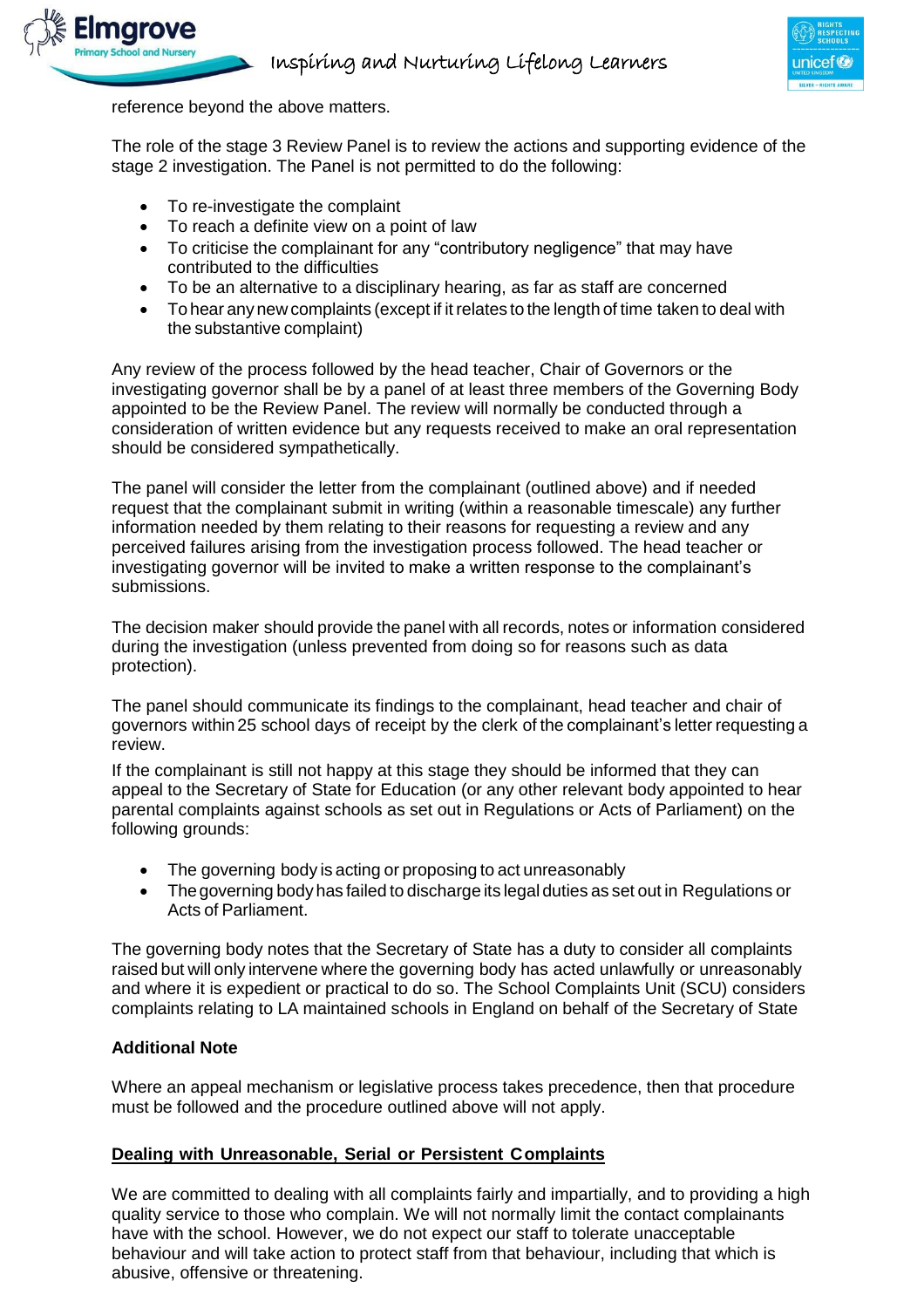

We define unreasonable complainants as 'those who, because of the frequency or nature of their contacts with the school, hinder our consideration of their or other people's complaints'. A complaint may be regarded as unreasonable when the person making the complaint:-

- Refuses to articulate their complaint or specify the grounds of a complaint or the outcome sought by raising the complaint, despite offers of assistance
- Refuses to co-operate with the complaints investigation process while still wishing their complaint to be resolved
- Refuses to accept that certain issues are not within the scope of a complaints procedure
- Insists on the complaint being dealt with in ways which are incompatible with the adopted complaints procedure or with good practice
- Introduces trivial or irrelevant information which the complainant expects to be taken into account and commented on, or raises large number of detailed but unimportant questions, and insists they are fully answered, often immediately and to their own timescale
- Make unjustified complaints about staff who are trying to deal with the issues, and seeks to have them replaced
- Changes the basis of the complaints as the investigation proceeds
- Repeatedly makes the same complaint (despite previous investigations or responses concluding that the complaint is groundless or has been addressed)
- Refuses to accept the findings of the investigation into that complaint where the school's complaint procedure has been fully and properly implemented and completed and completed including referral of to the Department for Education
- Seeks an unrealistic outcome
- Makes excessive demands on school time by frequent, lengthy, complicated and stressful contact with staff regarding the complaint in person, in writing, by email and by telephone while the complaint is being dealt with

A complaint may also be considered unreasonable if the person making the complaint does so either face-to-face, by telephone or in writing or electronically:

- Maliciously
- Aggressively
- Using threats, intimidation or violence
- Using abusive, offensive or discriminatory language
- Knowing it to be false
- Using falsified information
- Publishing unacceptable information in a variety of media such as in social media websites and newspapers

Complainants should limit the numbers of communications with a school while a complaint is being progressed. It is not helpful if repeated correspondence is sent (either by letter, phone, email or text) as it could delay the outcome being reached. Whenever possible, the head teacher or Chair of Governors will discuss any concerns with the complainant informally before applying an 'unreasonable' marking against the complainant.

If the behaviour continues the head teacher will write to the complainant explaining that their behaviour is unreasonable and asking them to change it. For complaints who excessively contact the school causing a significant level of disruption, we may specify methods of communication and limit the number of contacts in a communication plan. This will usually be reviewed after 6 months.

In response to any serious incident of aggression or violence, the concerns and actions taken will be put in writing immediately and the police informed. This may include barring an individual from the school.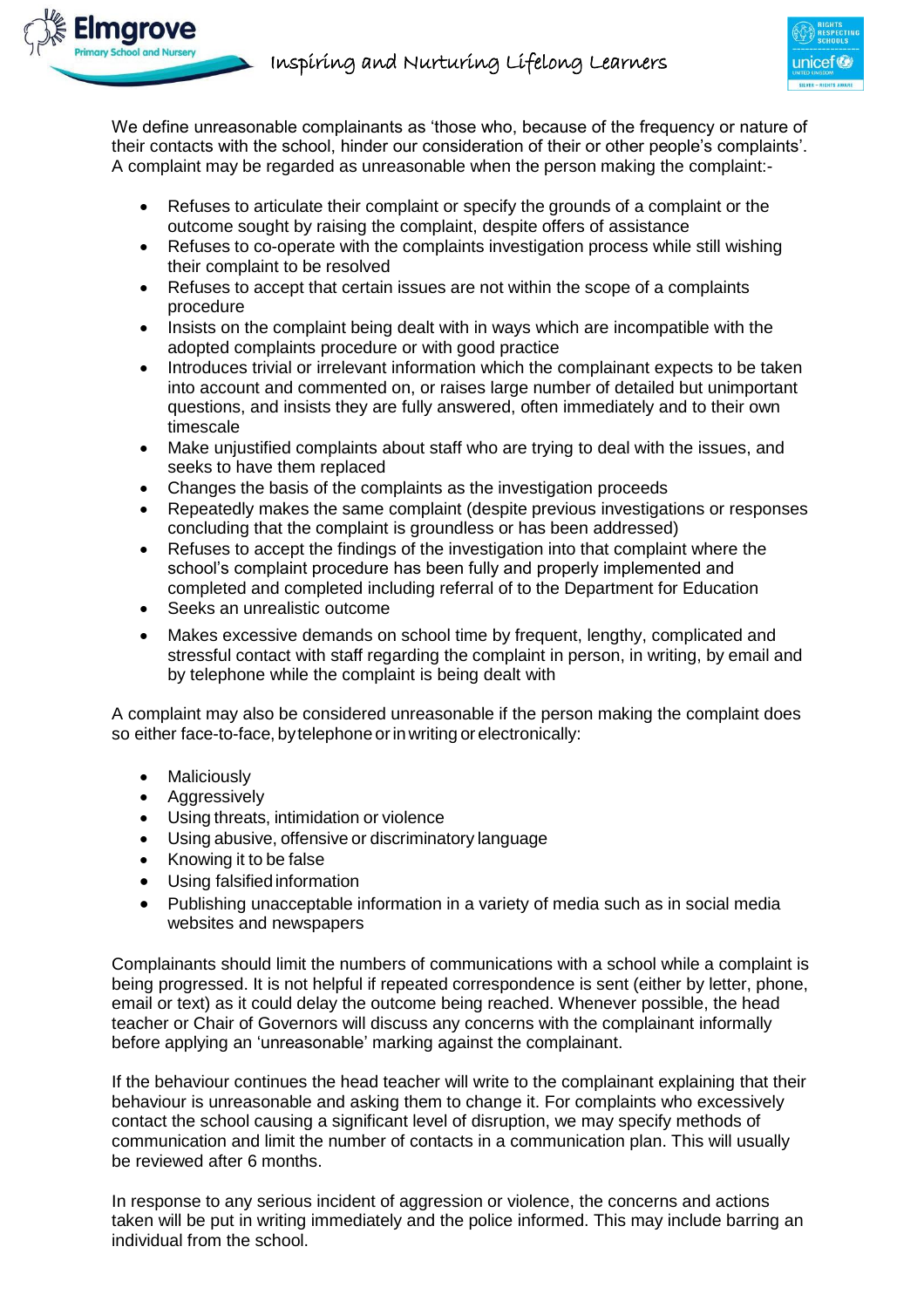

### **Complainants Who Behave in an Unacceptable Way**

marove

Although fulfilling a public function, schools are private places. The public has no automatic right of entry. Schools will therefore act to ensure they remain a safe place for pupils, staff and other members of their community.

If a parent's behaviour is a cause for concern, a school can ask him/her to leave school premises. In serious cases, the head teacher or the local authority can notify them in writing that their implied licence to be on school premises has been temporarily revoked subject to any representations that the parent may wish to make. (*For further details see managing aggressive and violent behaviour from parents and visitors policy.*) Schools should always give the parent the opportunity to formally express their views on the decision to bar in writing.

The decision to bar should then be reviewed, taking into account any representations made by the parent, and either confirmed or lifted. If the decision is confirmed the parent should be notified in writing, explaining how long the bar will be in place.

Anyone wishing to complain about being barred can do so, by letter or email, to the head teacher or Chair of Governors

**This policy is reviewed annually and the review brought to the Governing Body**

### **AFTER THE COMPLAINTS PROCEDURES THERE ARE NO FURTHER RIGHTS OF APPEAL TO THE SCHOOL.**

If you have completed these procedures and you are still dissatisfied, you have the right to refer your complaint to the Secretary of State:-

Department for Education (DFE) School Complaints Unit Piccadilly Gate, Store Street Manchester, M1 2WD [WWW.EDUCATION.GOV.UK/HELP/CONTACTUS](http://www.education.gov.uk/HELP/CONTACTUS) National helpline: 0370 000 2288

#### **Recording Complaints**

Written records will be kept of all complaints, including whether they were resolved at a preliminary stage or were preceded a panel hearing. A copy will be kept on the school premises available for inspection. Individual complaints may be revealed to the secretary of State as well as inspectors operating under section 162A of the 2002 Act.

#### **Further Advice and/or Assistance May Also be Available from the Following Sources:**

### **ACE (Advisory Centre for Education)**

(Advice line for parents on all matters concerning schools) 72 Durnsford Road, London N11 2EJ Tel: 0300 0115 142 <http://www.ace-ed.org.uk/>

### **Citizens' Advice Bureau**

9 Station Road**,** HARROW**,** Middlesex**,** HA1 2XH Tel: 020 8427 9477 [http://www.harrowcab.org.uk](http://www.harrowcab.org.uk/)

### **Harrow [Association](http://www.had.org.uk/) of Disabled People (HAD)**

The Wealdstone Centre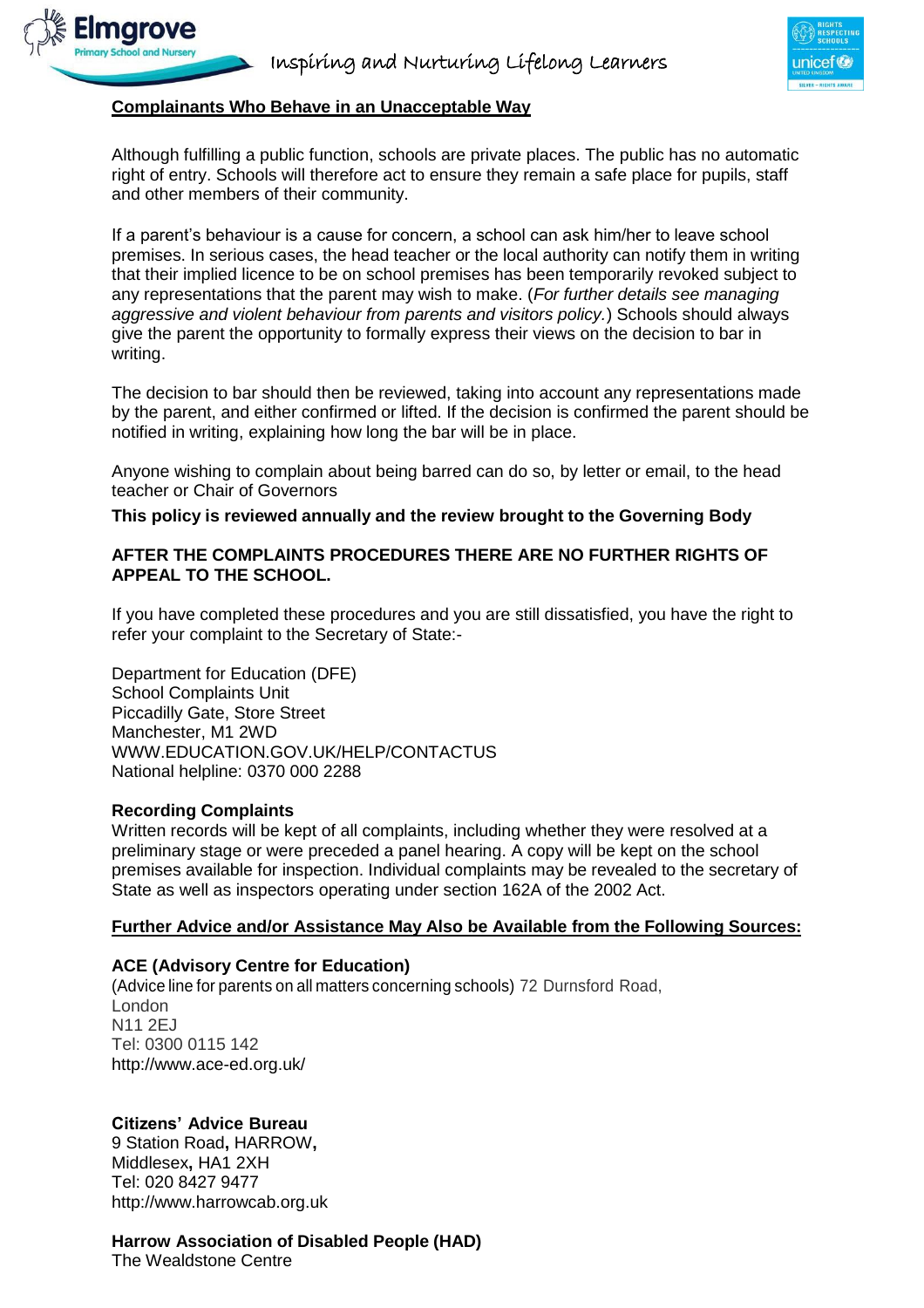



[www.had.org.uk](http://www.had.org.uk/) [38-40 High Street Wealdstone, Harrow HA3 7AE](https://www.bing.com/local?lid=YN1029x9230351855081930747&id=YN1029x9230351855081930747&q=Harrow%2BAssociation%2BOf%2BDisabled%2BPeople&name=Harrow%2BAssociation%2BOf%2BDisabled%2BPeople&cp=51.5941429138184%7e-0.334938496351242&ppois=51.5941429138184_-0.334938496351242_Harrow%2BAssociation%2BOf%2BDisabled%2BPeople) Tel: 020 8861 9920 Email: [general@had.org.uk](mailto:general@had.org.uk)

# **Harrow Association of Voluntary Services (HAVS)**

The Lodge, 64 Pinner Road Harrow, HA1 4HZ Tel: 020 8861 5894 [contact@voluntaryactionharrow.org.uk](mailto:contact@voluntaryactionharrow.org.uk)

# **Harrow Council for Racial Equality (HCRE)**

PO Box 18 Harrow, HA1 2UT Tel: 020 8427 6504 [equalities@harrow.gov.uk](mailto:equalities@harrow.gov.uk)

# **Kidscape**

2 Grosvenor Gardens London, SW1W 0DH Tel: 08451 205204 [http://www.kidscape.org.uk](http://www.kidscape.org.uk/)

# **Family Lives (formally Parentline**

**Plus)**(Free National Helpline for parents) Tel: 0808 800 2222 [www.familylives.org.uk](http://www.familylives.org.uk/)

# **Roles and Responsibilities**

# **The Complainant**

The complainant or person who makes the complaint will receive a more effective response to the complaint if he/she:-

- Co-operates with the school in seeking a solution to the complaint
- Expresses the complaint in full as early as possible
- Responds promptly to requests for information or meetings or in agreeing the details of the complaint
- Asks for assistance as needed
- Treats all those involved in the complaint with respect

# **The Complaints Coordinator (or Headteacher)**

The complaints co-ordinator should:

- Ensure that the complainant is fully updated at each stage of the procedure
- Ensure that all people involved in the complaint procedure will be aware of the legislation around complaints including the Equality Act 2010, Data Protection Act 1998 and Freedom of Information Act 2000
- Liaise with staff members, head teacher, Chair of Governors and Clerk to ensure the smooth running of the complaints procedure
- Keep records
- Be aware of issues regarding:- sharing third party information
- Additional support this may be needed by complainants when making complaint including interpretation support

# **The Investigator**

The Investigator is the person involved in Stage one and two of the procedure. The Investigator's role can include:-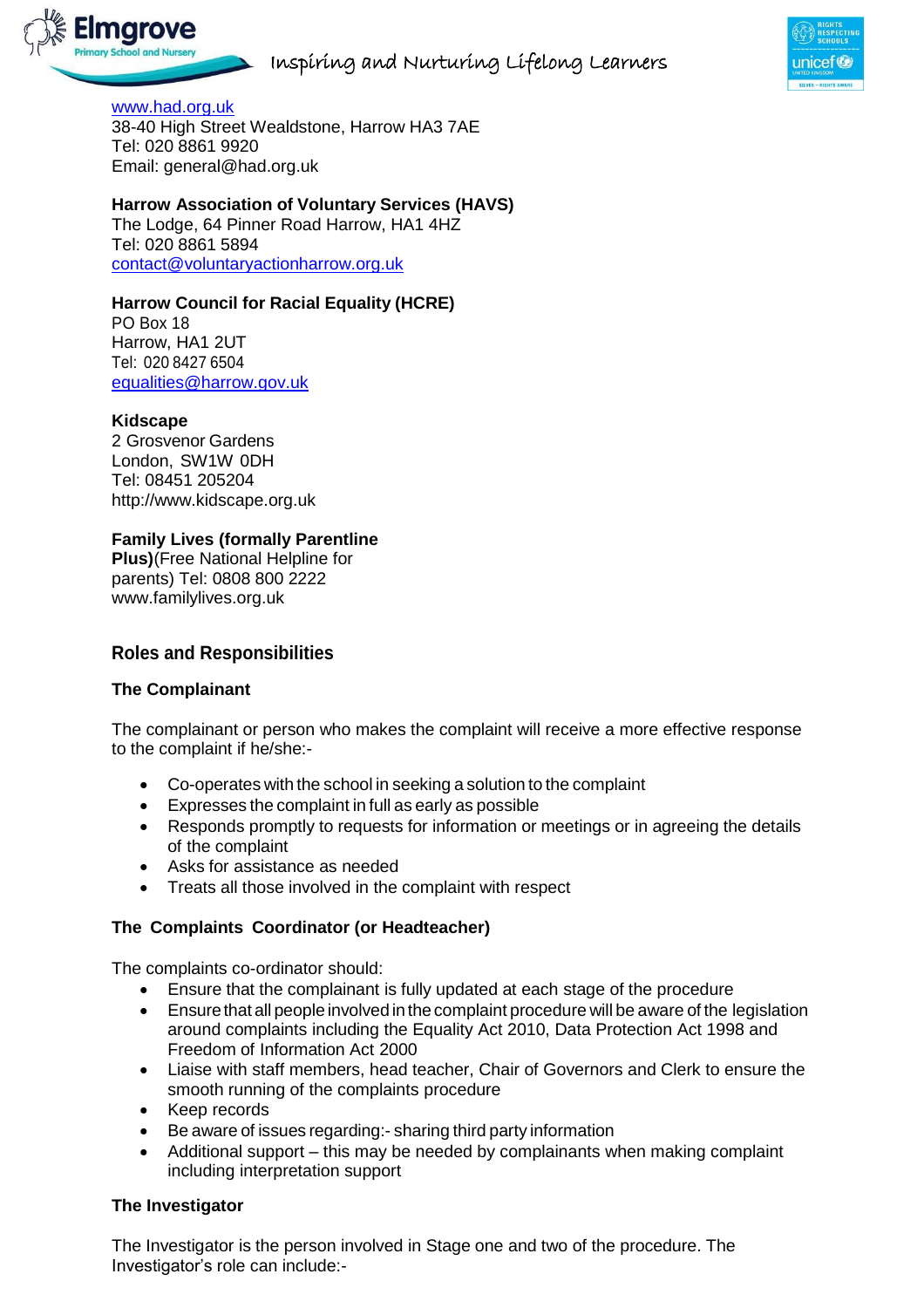

- Providing a comprehensive, open, transparent and fair consideration of the complaint through
- Sensitive and thorough interviewing of the complaint to establish what has happened and who has been involved
- Consideration of records and other relevant information
- Interviewing staff and children/young people and other people relevant to the complaint
- Analysing information

Elmarove

- Effectively liaising with the complainant and the complaints co-ordinator as appropriate to clarify what the complainant feels would put things right
- Identifying solutions and recommending courses of action to resolve problems
- Being mindful of the timescales to respond; and responding to the complainant in plain and clear language
- Making sure that they conduct interviews with an open mind and be prepared to persist in questioning
- Keeping notes of interviews or arrange for an independent note taker to record minutes of meeting

The Panel Clerk (this could be Clerk to the Governors or the Complaints Coordinator)

The Clerk is the contact point for the complainant for the panel meeting and is expected to:-

- Set the date, time and venue of the hearing, ensuring that the dates are convenient
- To all parties and that the venue and proceedings are accessible
- Collate any written material and send it to the parties in advance of the hearing
- Meet and welcome the parties as they arrive at the hearing
- Record the proceedings
- Circulate the minutes of the panel hearing
- Notify all parties if the panel decision
- Liaise with the complaints coordinator

### The Panel Chair

The Panel Chair has a key role in ensuring that:-

- The meeting is minuted
- The remit of the panel is explained to the complainant and both them and the school have the opportunity of putting their case without undue interruption
- The issues are address
- Key findings of fact are made
- Parents/carer and others who may not be used to speaking at such a hearing are put at ease – this particularly important if the complainant us a child/young person
- The hearing is conducted in an informal manner with everyone treated with respect and courtesy
- The layout of the room will set the tone care is needed to ensure the setting is informal and not adversarial
- The panel is open-minded and acts independently
- No member of the panel has an external interest in the outcome of the proceedings or any involvement in an earlier stage of the procedure
- Both the complainant and the school are given the opportunity to state their case and seek clarity
- Written material is seen by everyone in attendance if a new issue arises it would be useful to give everyone the opportunity to consider and comment upon it; this may require a short adjournment of the hearing
- They liaise with the Clerk and complaints co-ordinator

### The Panel Member

Panellist will need to be aware that:-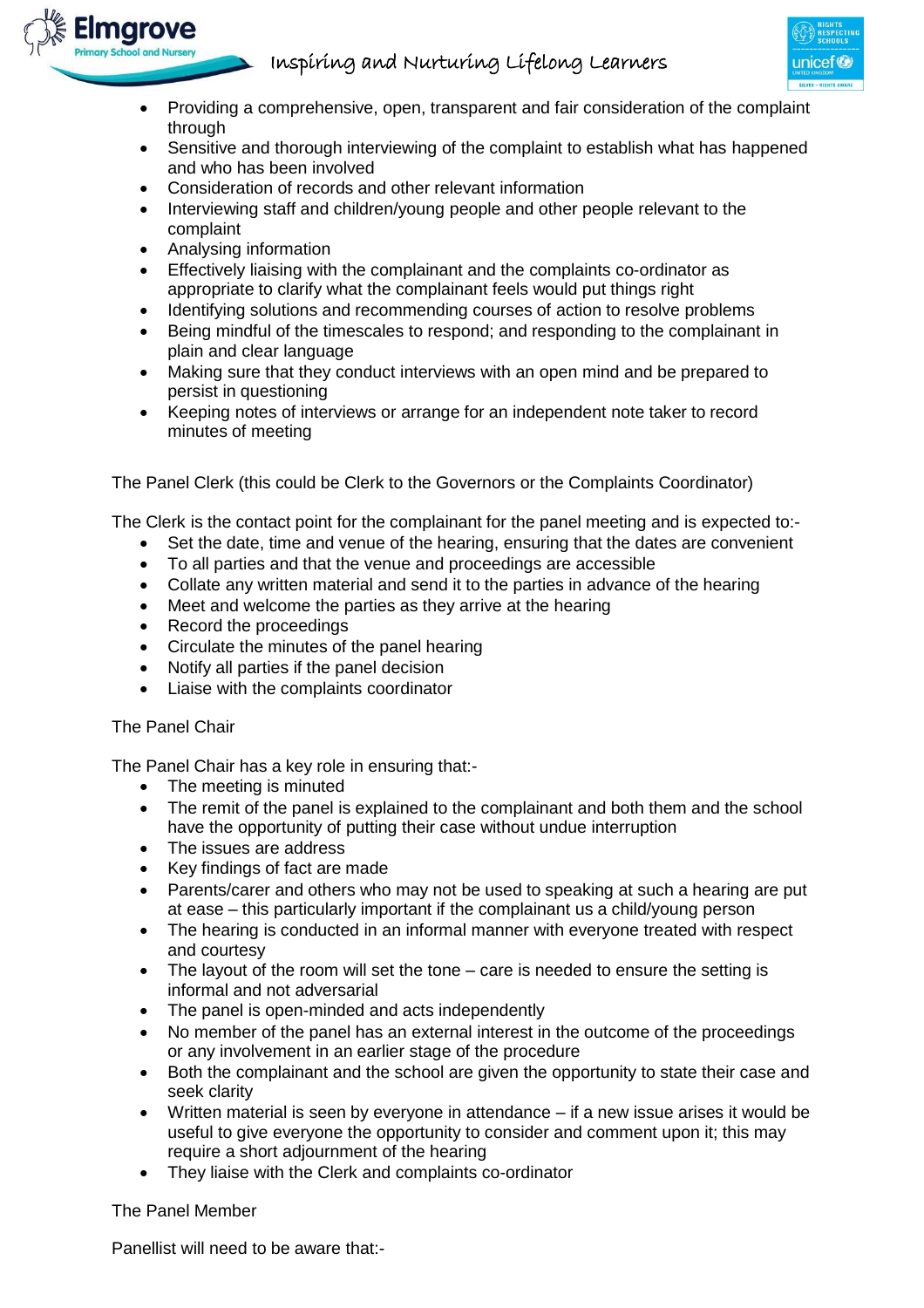

- It is important that the review panel hearing is independent and impartial, and that it is seen to be so
- No governor may sit on the panel if they have had a prior involvement in the complaint or in the circumstances surrounding it
- The aim of the hearing, which will be held in private, will always be to resolve the complaint and achieve reconciliation between the school and the complainant
- However, it must be recognised that the complainant may not be satisfied with the outcome if the hearing does not find in their favour. It may only be possible to establish the facts and make recommendations which will satisfy the complainant that his or her complaint has been taken seriously
- Many complainants will feel nervous and inhibited in a formal setting
- Parents/carers often feel emotional when discussing an issue that affects their child
- The panel chair will ensure that the proceedings are welcoming as possible
- Extra care needs to be taken when the complainant is a child/young person and present during all or part of the hearing
- Careful consideration of the atmosphere and proceedings will ensure that the child/young person does not feel intimidated
- If the child/young person is the complainant, the panel should ask in advance if any support is needed to help them present their complaint. Where the child/young person's parent is the complainant, the panel should give the parent the opportunity to say which parts of the hearing, if any, the child/young person needs to attend
- The parent should be advised however that agreement might not always be possible if the parent wishes the child/young person to attend a part of the meeting which the panel considers not to be in the welfare of the child/young person is paramount

Interviewing Best Practice Tips:

# **Children/Young People**

Children/young people should be interviewed in the presence of another member of staff, or in the case of serious complaints (e.g. where the possibility of criminal investigation exists) in the presence of their parents/carers. However, it might not always be possible to conduct an interview in case it prejudices a LADO or police

### **Investigation**

**Elmgrove** 

Care should be taken in these circumstances not to create an intimidating atmosphere. Children/young people should be told what the interview is about and that they can have someone with them.

# **Staff/Witnesses**

- Explain the complaint and your role clearly to the interviewee and confirm that they understand the complains procedure and their role in it
- Staff are allowed a colleague to support them at their interview. The colleague must not be anyone likely to be interviewed themselves, including their line manager
- Use open, not leading questions
- Do not express opinions in words or attitude
- Ask single not multiple questions, i.e. one question at a time
- Try to separate 'hearsay' evidence from fact by asking interviewees how they know a particular fact
- Persist with questions if necessary. Do not be afraid to ask the same questions twice
- Make notes of each answer given
- Deal with conflicting evidence by seeking corroborative evidence. If this is not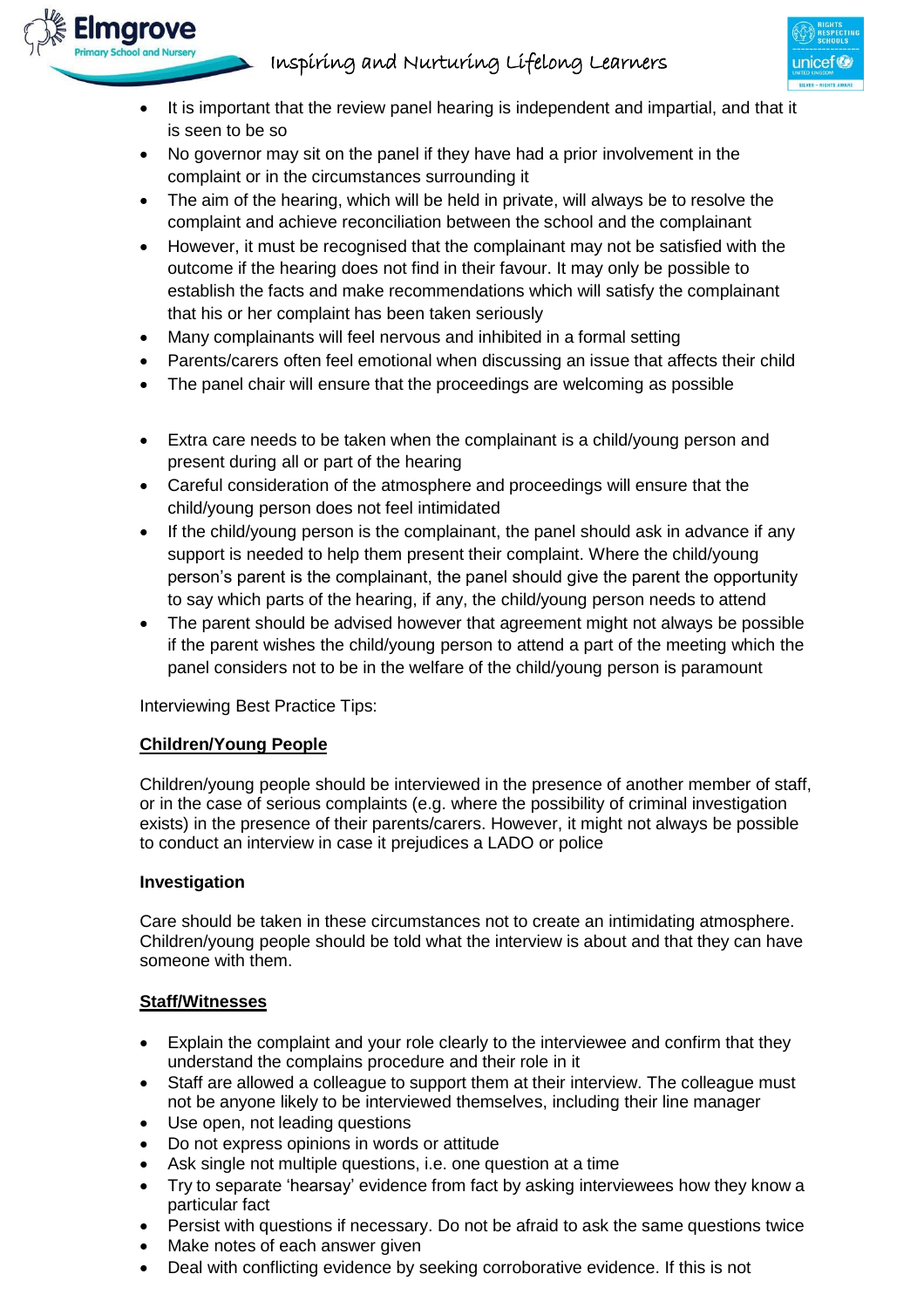



available, discuss with the complaints coordinator/head teacher/ Chair of Governors the option of a meeting between the conflicting witnesses

Make a formal record of the interview from the written notes as soon as possible while the memory is fresh. Show the interviewee the formal record, ask if s/he has anything to add, and sign the record.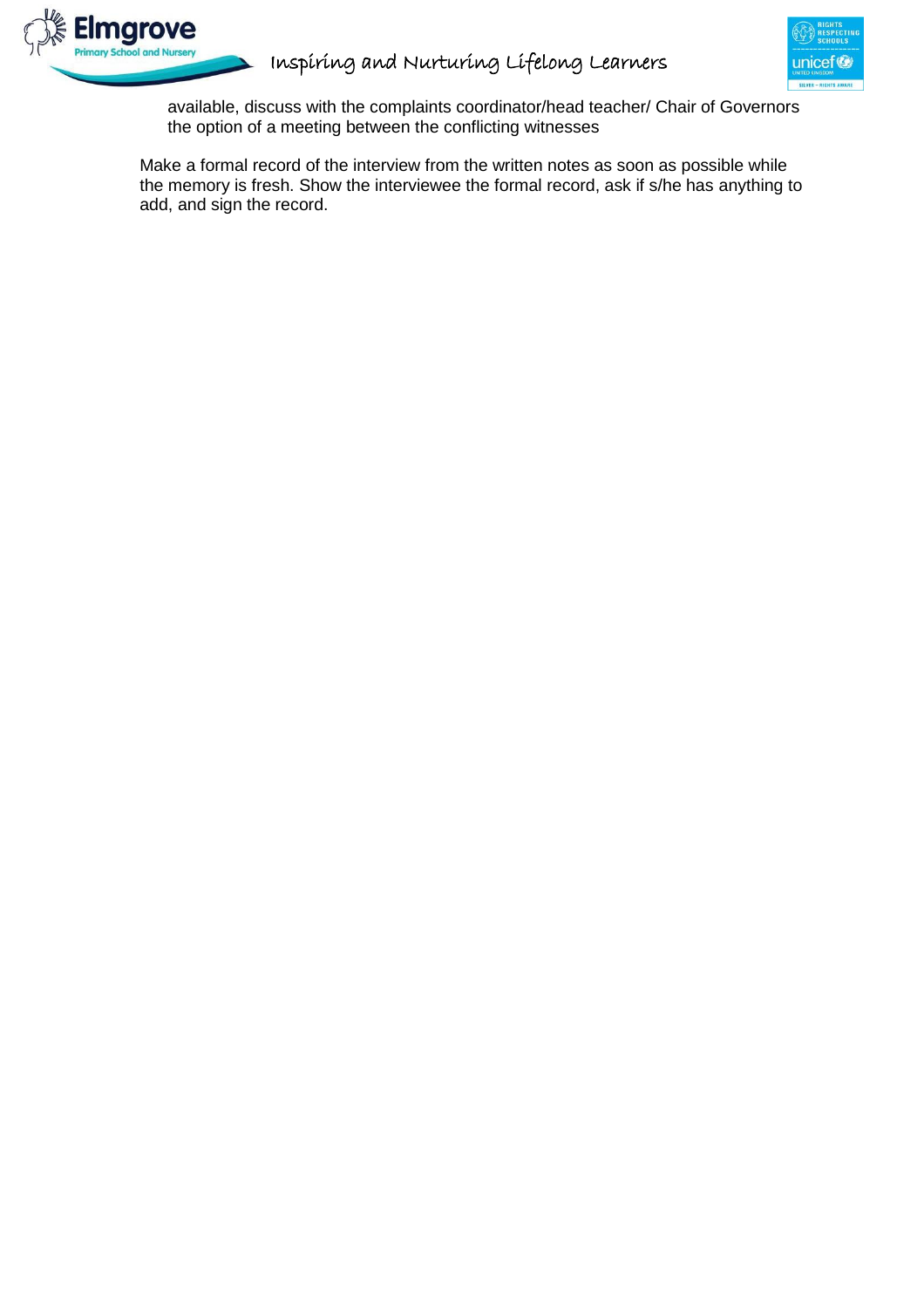



**Appendix D**

# **Complaints Procedure for Schools - Flowchart**

# **Stage One – Informal Stage**



# **Stage 2 – Formal Stage**

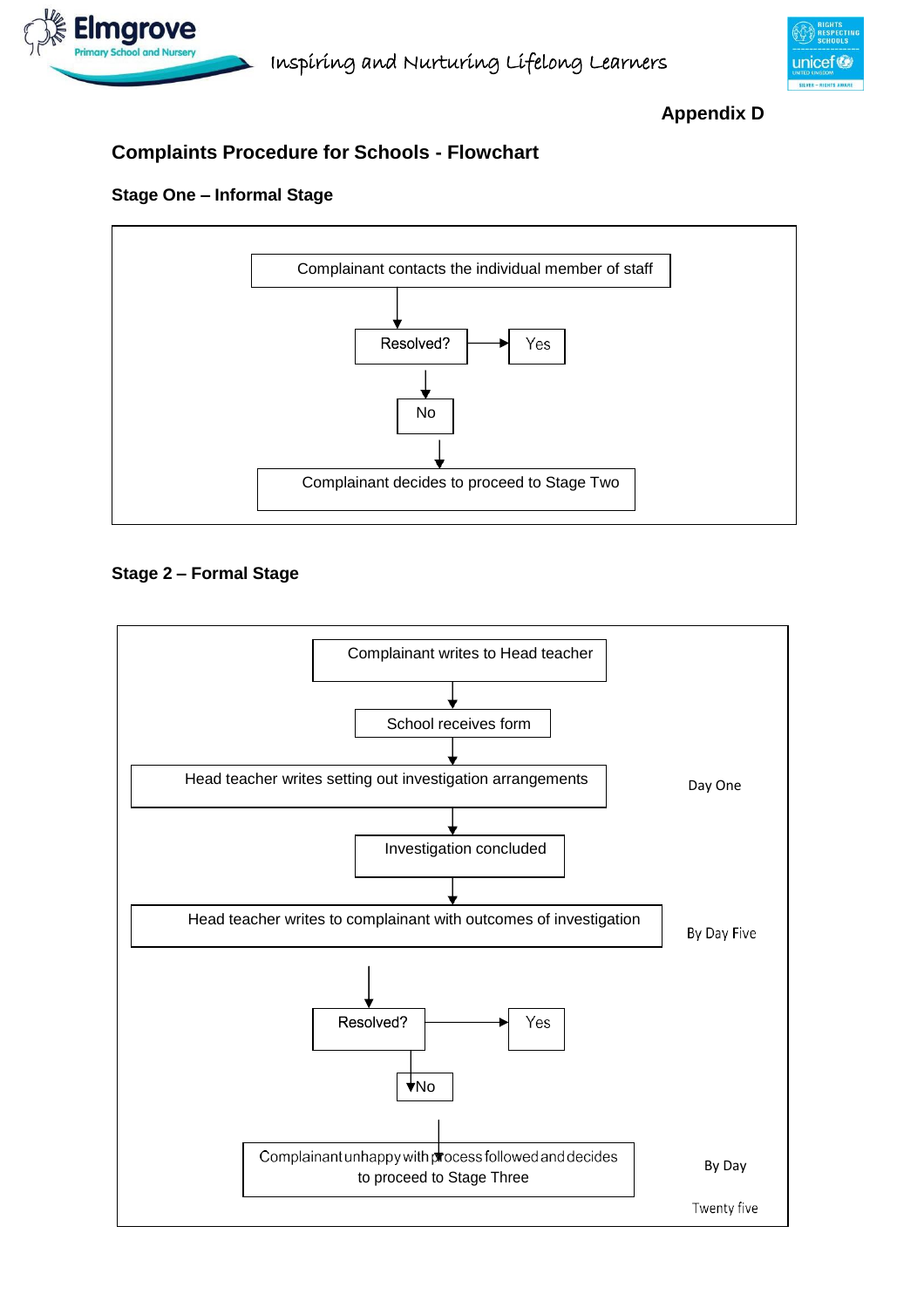



## **Stage Three – Governors Review Panel**





**Form**

**Note**: - If the complaint is about the actions of the head teacher then the chair of governors carries out the head teacher's role indicated above.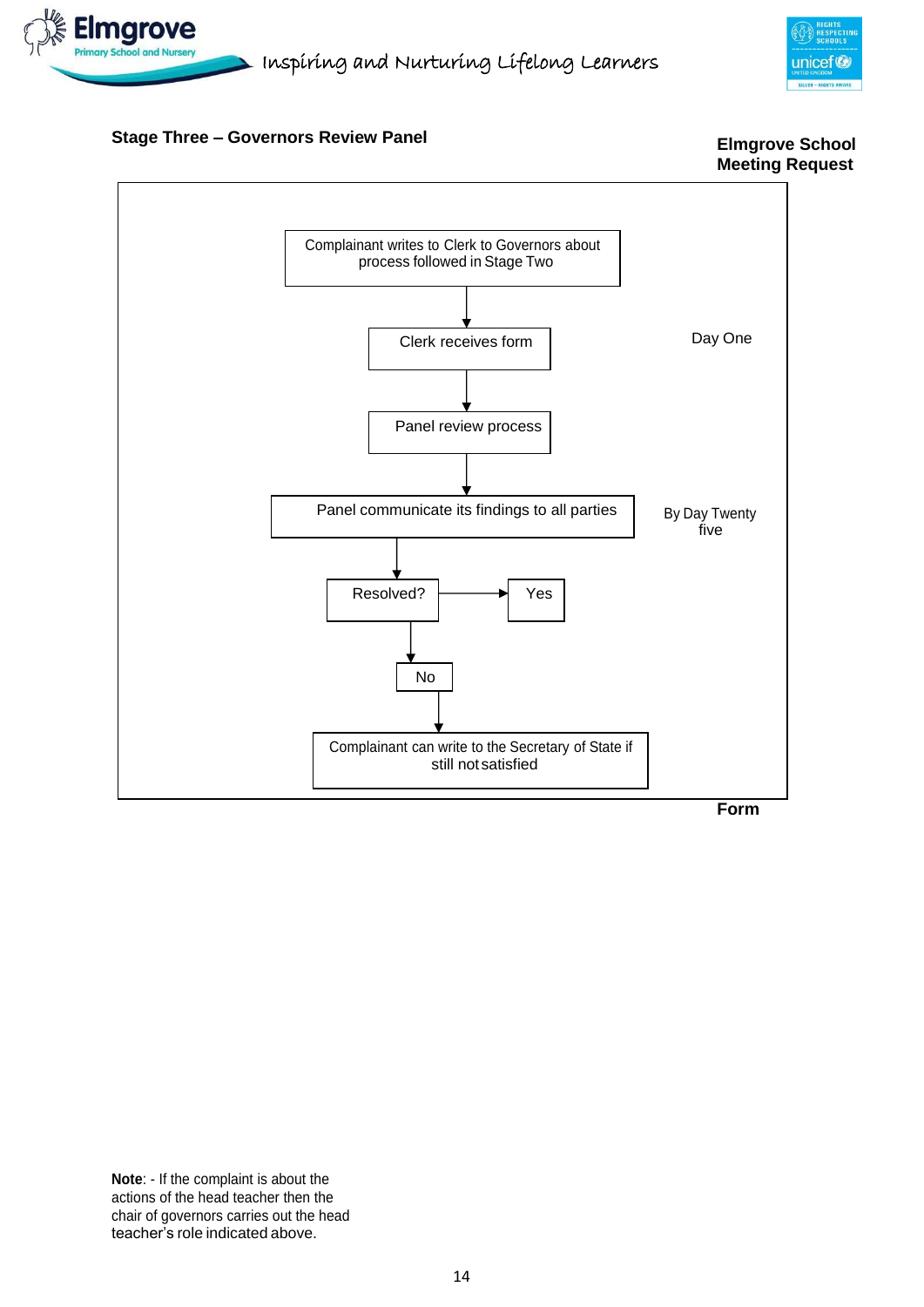

 $\blacktriangleright$  Inspiring and Nurturing Lifelong Learners



**Appendix B**

| I wish to meet | to discuss the following |
|----------------|--------------------------|
| matter.        |                          |

Brief Details of topic discussed:

| Dates/times when it should be most convenient for a meeting : |  |
|---------------------------------------------------------------|--|
|---------------------------------------------------------------|--|

| Relationship with the school (e.g. parent of a pupil on the school                                                     |                     |
|------------------------------------------------------------------------------------------------------------------------|---------------------|
| Pupil's name if relevant to the matter to be discussed _________________________<br>Year group________________________ |                     |
| Home address                                                                                                           |                     |
|                                                                                                                        |                     |
|                                                                                                                        | Home                |
|                                                                                                                        |                     |
|                                                                                                                        |                     |
| (Please complete this form and return to the school office)                                                            |                     |
| School use:                                                                                                            | Date response sent: |
| Date form received:<br>Received by:                                                                                    | Response sent by:   |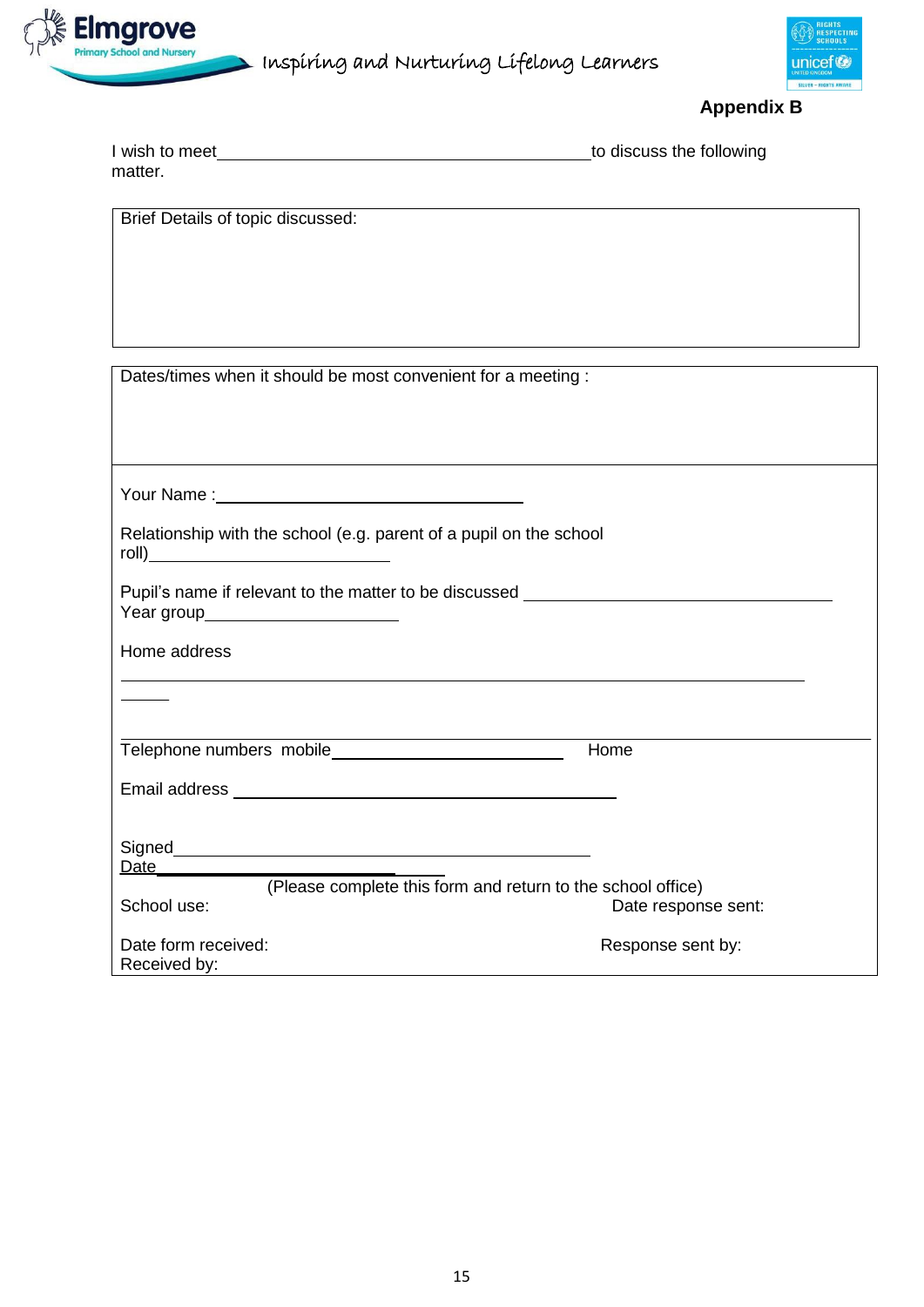



# **Appendix D**

# **Acknowledgement of Receipt of Formal Complaint and Invitation to Meet**

Dear **Dear Dear** 

I have received your formal complaint dated **I am grateful that you have** brought this to my attention.

The school and Governing Body take any complaint most seriously. Therefore I would like to meet with you, as soon as possible, so that I may understand the details of your concerns more clearly.

You are welcome to be accompanied to the meeting by a friend, if you would find this more helpful. Please telephone in order to arrange an appointment. I can offer you an appointment at on on Please let me know if this is convenient.

I hope that we will be able to resolve your concerns through our meeting, but if not I will ensure that the appropriate investigation takes place. This should begin within 5 days of our meeting.

Yours Sincerely

Headteacher

Chair of the Governing Body



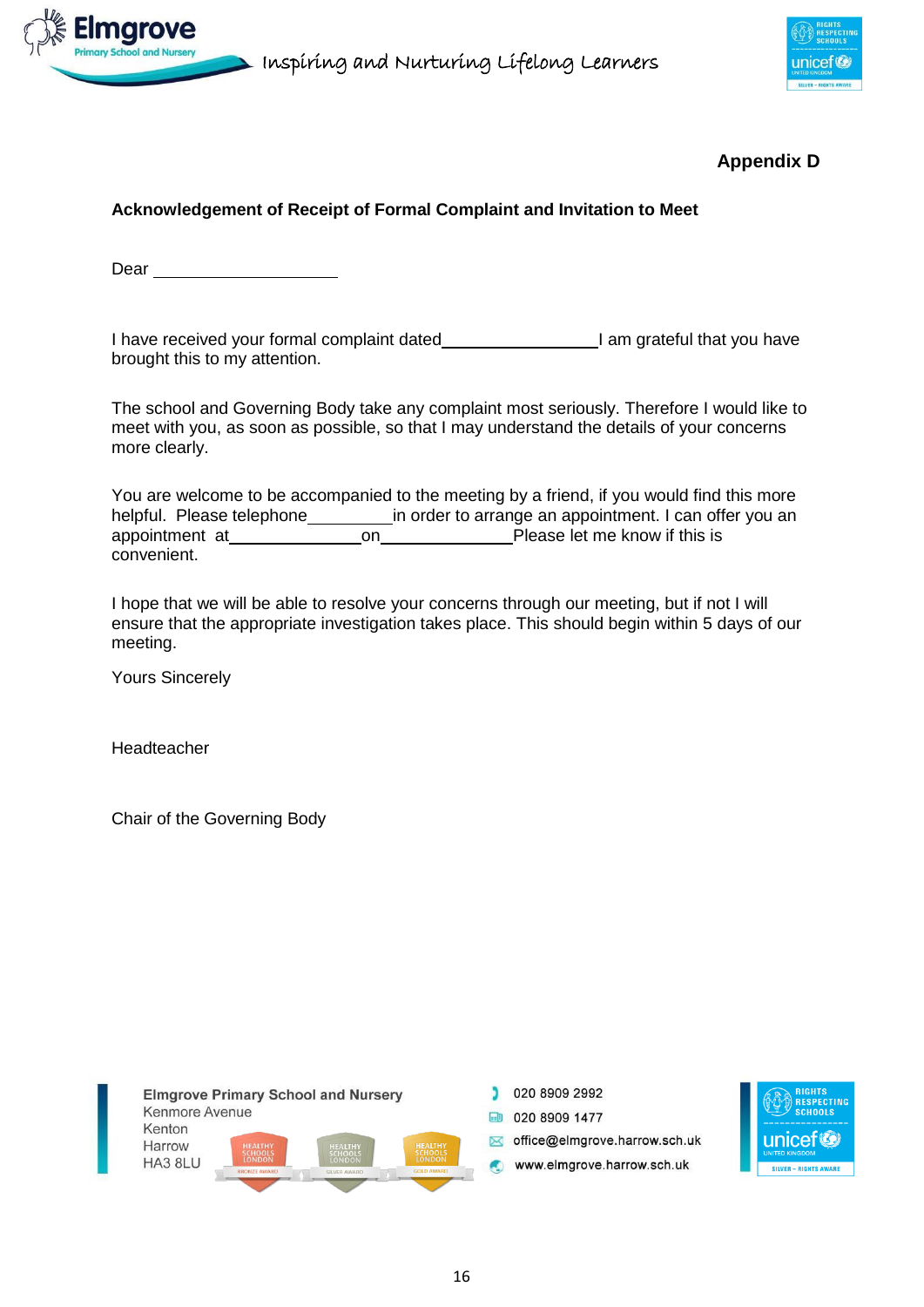



# **Appendix D**

|                         | <b>Formal Complaints Form (Stage 3 of Complaints Procedure)</b> |
|-------------------------|-----------------------------------------------------------------|
| <b>Name</b>             |                                                                 |
| <b>Address</b>          |                                                                 |
| <b>Postcode</b>         |                                                                 |
| <b>Telephone</b><br>no. |                                                                 |
| Dav                     |                                                                 |

| υaγ          |  |
|--------------|--|
| Evenina<br>- |  |
|              |  |

### **What is your complaint about?**

| Have you complained to the Head<br>teacher? |       | Yes | <b>No</b> |
|---------------------------------------------|-------|-----|-----------|
| When did you do this?                       | Date: |     |           |
|                                             |       |     |           |

# **What happened when you complained to the Head teacher?**

| <b>Signed</b> |
|---------------|
| <b>Date</b>   |
|               |

**Please return this form to the: Clerk to the Governing Body, Elmgrove Primary School & Nursery, Kenmore Avenue, HA3 8LU.**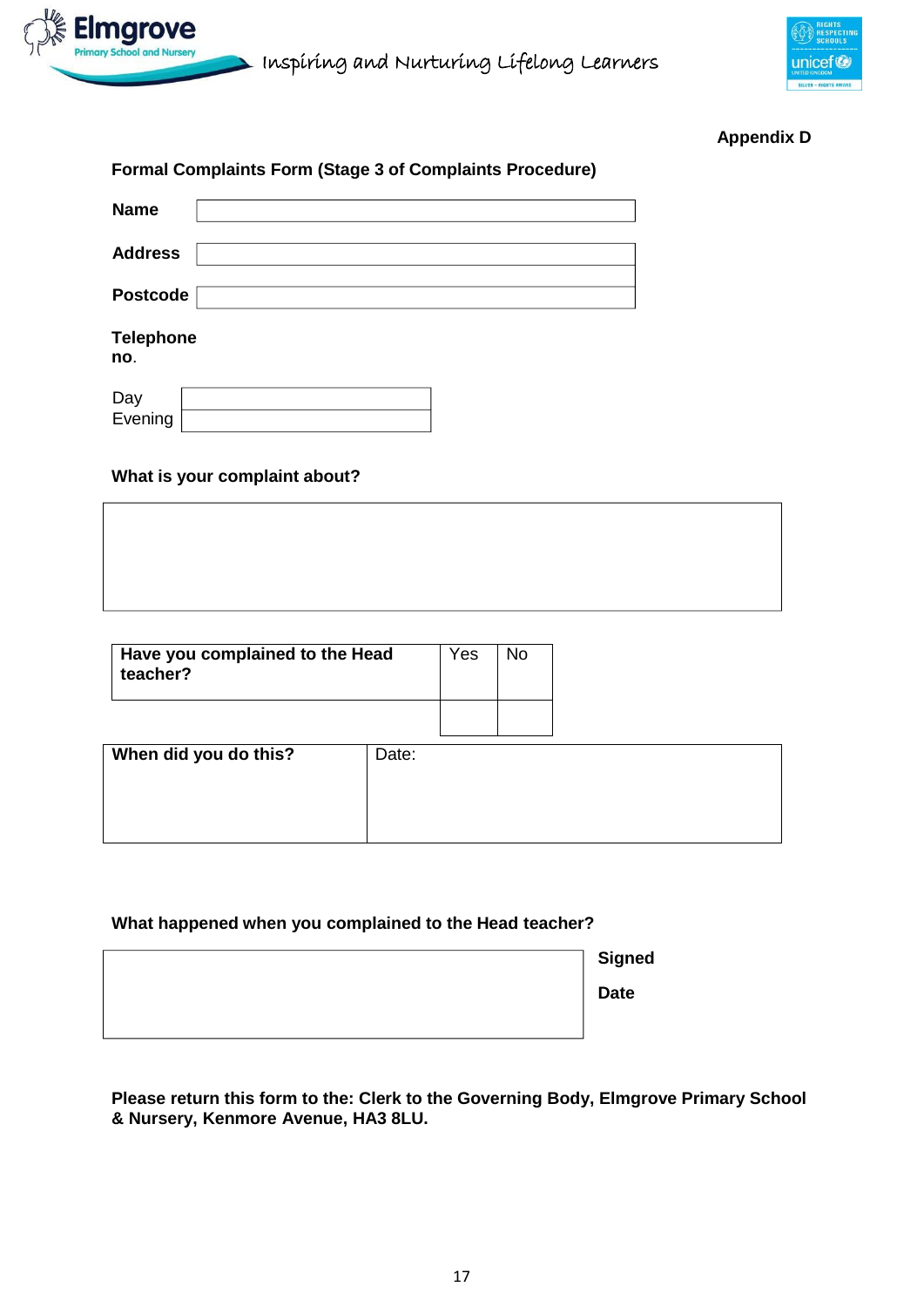



#### **Appendix E**

# **The Meeting of the Governing Body's Complaints Appeal Panel**

This is the final stage of the procedure. There is no further redress or appeal. It is, therefore, vital that, in the spirit of the procedure, the Appeal Panel should:

- Consider the need at the earliest opportunity the need for a full hearing and in any event within 15 working days of the date the claim form is filed
- Consider what evidence or information may be required to make a decision at the conclusion of a full hearing
- Be prepared to commission, organise or conduct further investigations if necessary;
- Give the complainant and the Head teacher an opportunity at full hearing to state their case or any defence and suggest what might put things right
- Consider whether mediation is a more appropriate approach to resolution of the issues
- Consider at all times that a complaint is an expression of dissatisfaction however made, by a parent or carer with a legitimate interest in the school It may be about school policies or procedures, the conduct, actions or omissions of members of staff employed at the school or the standards of teaching and learning
- Be prepared to take whatever action is required

## **The Complaint Form**

A complaint form shall only be accepted by the Chair of Governors or the Appeal panel and lead to an Appeal Panel meeting if it sets out the following:

- The Head teacher's action or lack of action that has caused them dissatisfaction or any harm
- What remedy they seek
- A summary of the key facts they rely on

If the complaint form does not meet these requirements the Chair of Governors shall remit the matter to the complainant for further clarity. If the complainant does not provide an amended complaint form within 30 school days of this request the Chair of Governors or Appeal Panel may dismiss the complaint and shall send a letter to the complainant with written reasons for the same.

### **Timescales**

Within 5 school days of receipt of the complaint form the following case management decisions shall be made:

- The Chair of Governors or alternatively a complaints panel shall be convened by the Clerk to the governors to consider whether the complaint form should be remitted to the complainant for further clarity or the matter is able to proceed to a hearing.
- If the Chair of Governors or panel agree the matter is ready to proceed to a hearing, set a date for the Appeal Panel Meeting within 5 school days of an accepted complaint form.
- Set a timetable for the receipt of any further information the complainant and Head teacher may submit, which in any event must be no later than 5 school days before the Appeal meeting.
- Send a letter to the complainant permitting any amendment of the complaint form before the matter is set down for full hearing.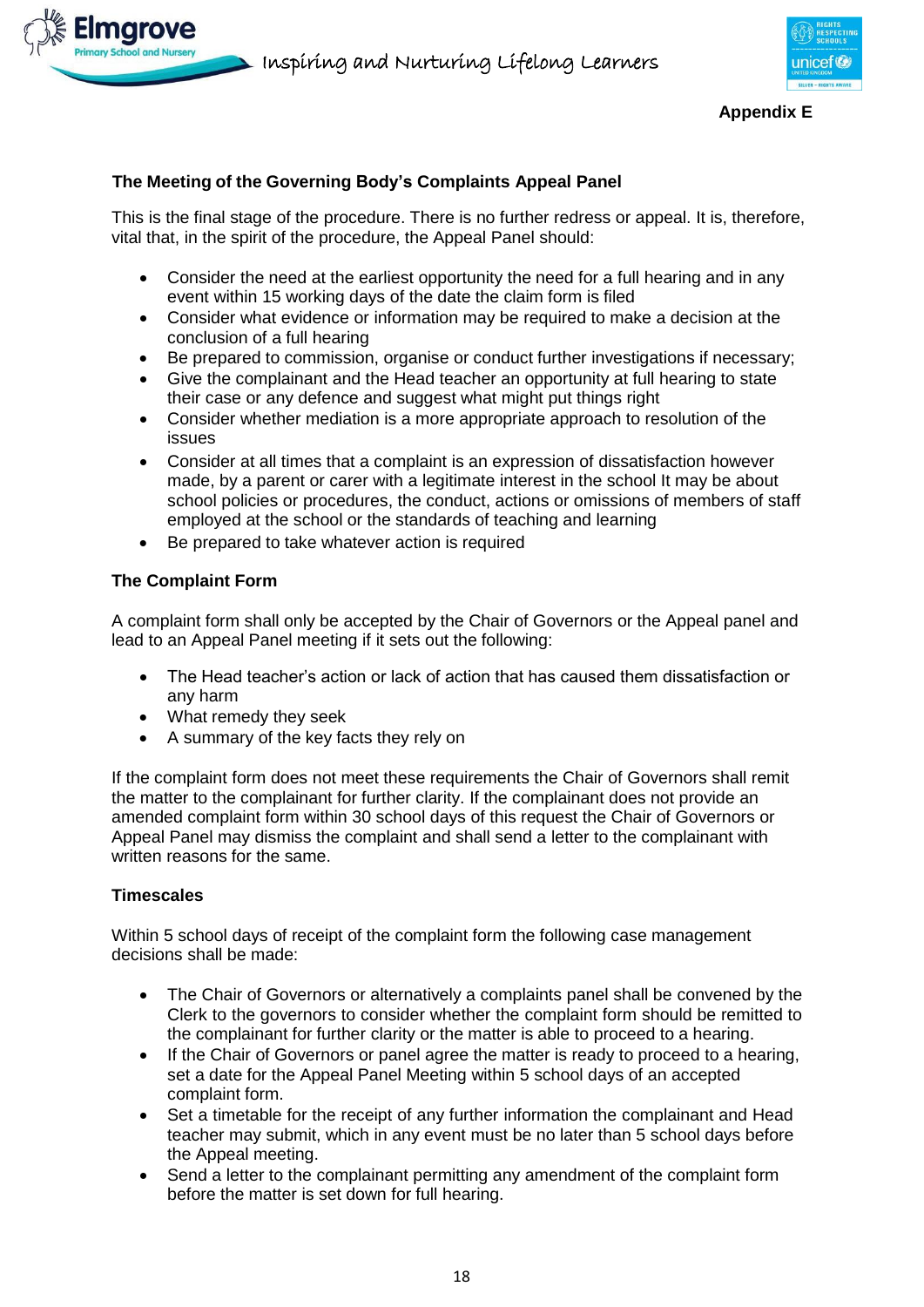

As far as possible, the Appeal Panel meeting should not be delayed if the referral comes at the end of a term, especially at the end of the summer term. Since the aim of the procedure is to resolve the issue and effect reconciliation if necessary, it will be best if the matter can come to the panel as quickly as possible, especially as the complainant may already have been engaged over a protracted period in attempts to put things right.

**Before the Appeal Panel Meeting**: Members of the Panel should consider carefully any documentation from the head teacher or the complainant but should not discuss the matter with anyone, including the other members of the panel, before the meeting. This is in the interest of fairness and natural justice. The appeal panel must operate scrupulously as an independent arbiter of the complaint.

# **Conduct of the Meeting:**

- One of the panel members must act as Chair and there should be a clerk for the meeting.
- A "Procedural Adviser" (e.g. Local Authority or HR representative) may be invited to advise and support the panel.
- The parent/carer must be told that they are permitted to bring a friend or representative to the meeting.
- The meeting room should be private and as informally laid out as possible in order to encourage a spirit of partnership. It is very important that there should be nothing adversarial about the proceedings. Panel members should be sensitive to the vulnerabilities and sensitivities of all concerned. Parents/Carers may be emotional when talking about their child; the head teacher and others involved in the earlier investigations may fear that their professionalism could be under attack. Everyone needs to remember that the aim and purpose of the meeting is to resolve the complaint and find ways of going forward together.
- It is possible that the complainant may not be satisfied with the outcome if the panel does not find in their favour, but the conduct of the meeting can go a long way towards smoothing such dissatisfaction. At the very least, every complainant should feel at the end that their complaint has been taken seriously and examined impartially.
- If the complaint is about the Head teacher or Chair of governors and has been investigated by the Chair of governors or another governor respectively at Stage 2 then that governor may present the case on behalf of the school.
- Very special care should be taken if the complainant is a child or if there are child witnesses. Children's views should be given equal consideration to those of adults. If a parent/carer has complained on behalf of a child, the parent/carer should be given the opportunity to say which parts of the meeting the child needs to attend.

### **Meeting Procedures:**

- Welcome, introductions and explanations of the proceedings by the Chair.
- The complainant is invited to explain the complaint.
- The head teacher may ask the complainant questions.
- The panel may ask questions at any time.
- If there are any witnesses for the complainant, each one is invited into the hearing in turn and in each case the witness is invited to speak, then the head teacher may ask them questions. In each case, the witness will leave after their 'evidence'.
- The head teacher is invited to explain the school's actions.
- The complainant may ask the Head teacher questions.
- If there are any witnesses for the school, they are treated in exactly the same way as the witnesses for the complainant.